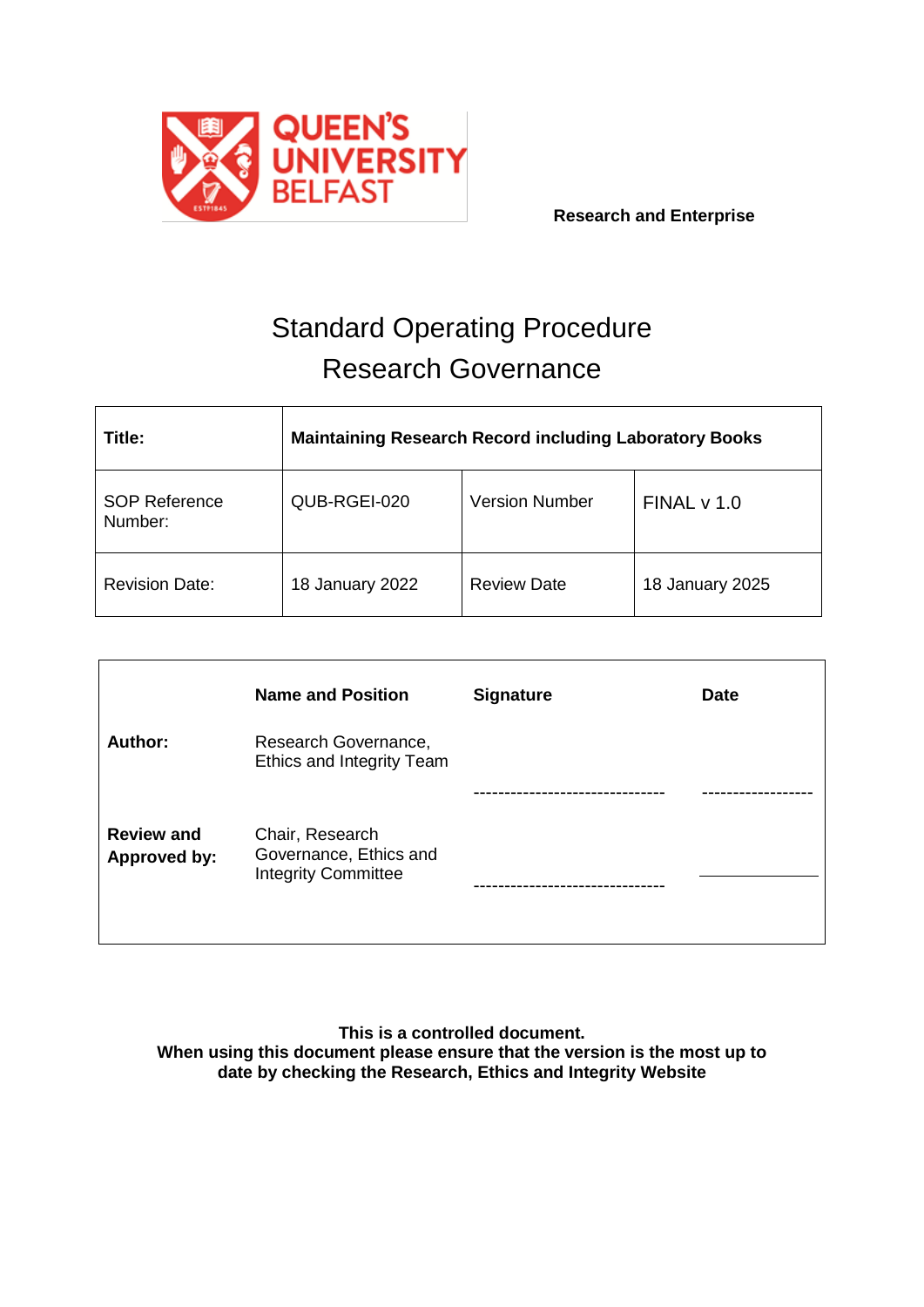# **Do Not Copy**

# Revision Log

| Previous<br>Version<br>number | Date of<br>Review/Modification | Reason for<br>Review/Modification | <b>New Version Number</b> |
|-------------------------------|--------------------------------|-----------------------------------|---------------------------|
|                               |                                |                                   |                           |
|                               |                                |                                   |                           |
|                               |                                |                                   |                           |
|                               |                                |                                   |                           |
|                               |                                |                                   |                           |
|                               |                                |                                   |                           |
|                               |                                |                                   |                           |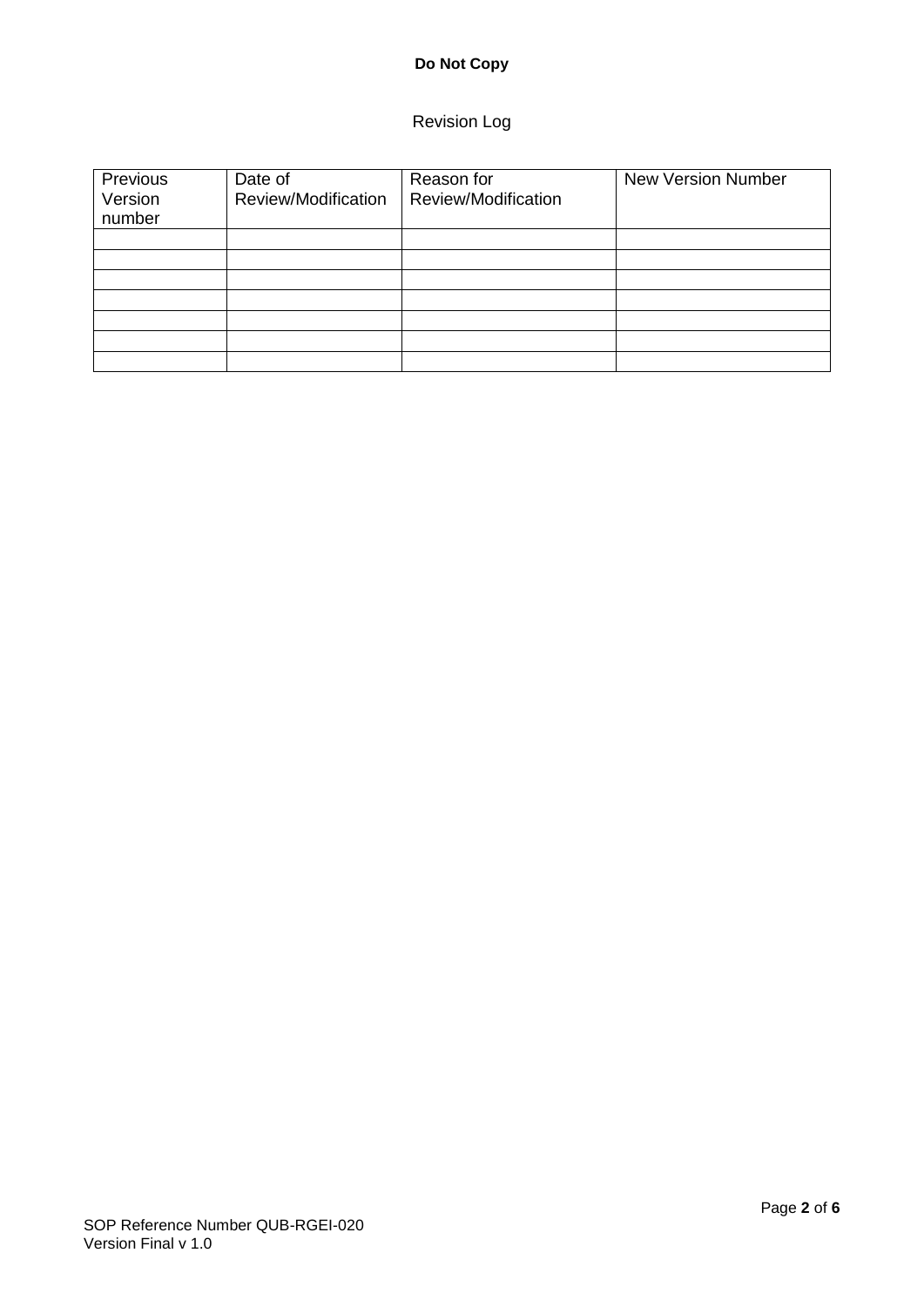#### **1. Purpose**

This Standard Operating Procedure (SOP) is designed to provide guidance to all researchers for the maintenance of their research record, including laboratory books used for the collection of data in their research studies. Its purpose is to ensure the raw data is captured, stored and maintained as part of the study and that this appropriately archived at the end of the study.

#### **2. Scope**

This SOP applies to all members of University staff; both academic and support staff as defined by Statute 1 and including honorary staff and students who are conducting research within or on behalf of the University.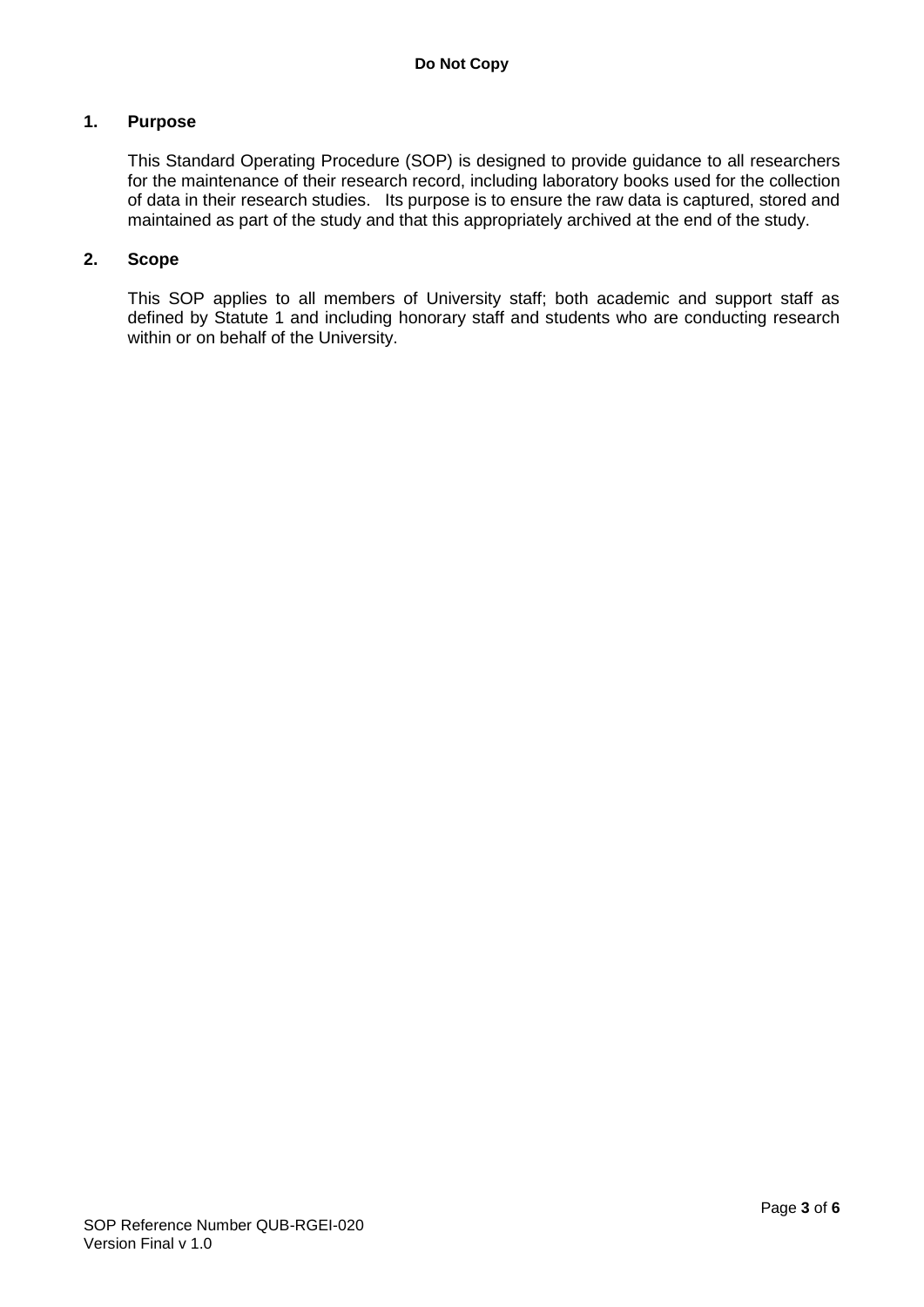## **3. Procedure**



#### **4. References**

None.

## **5. Appendices**

Work Instruction 1 – Hard Copy book Work Instructions 2 – Electronic Copy Work Instructions 3 – What to Include Work Instructions 4 – Record Entries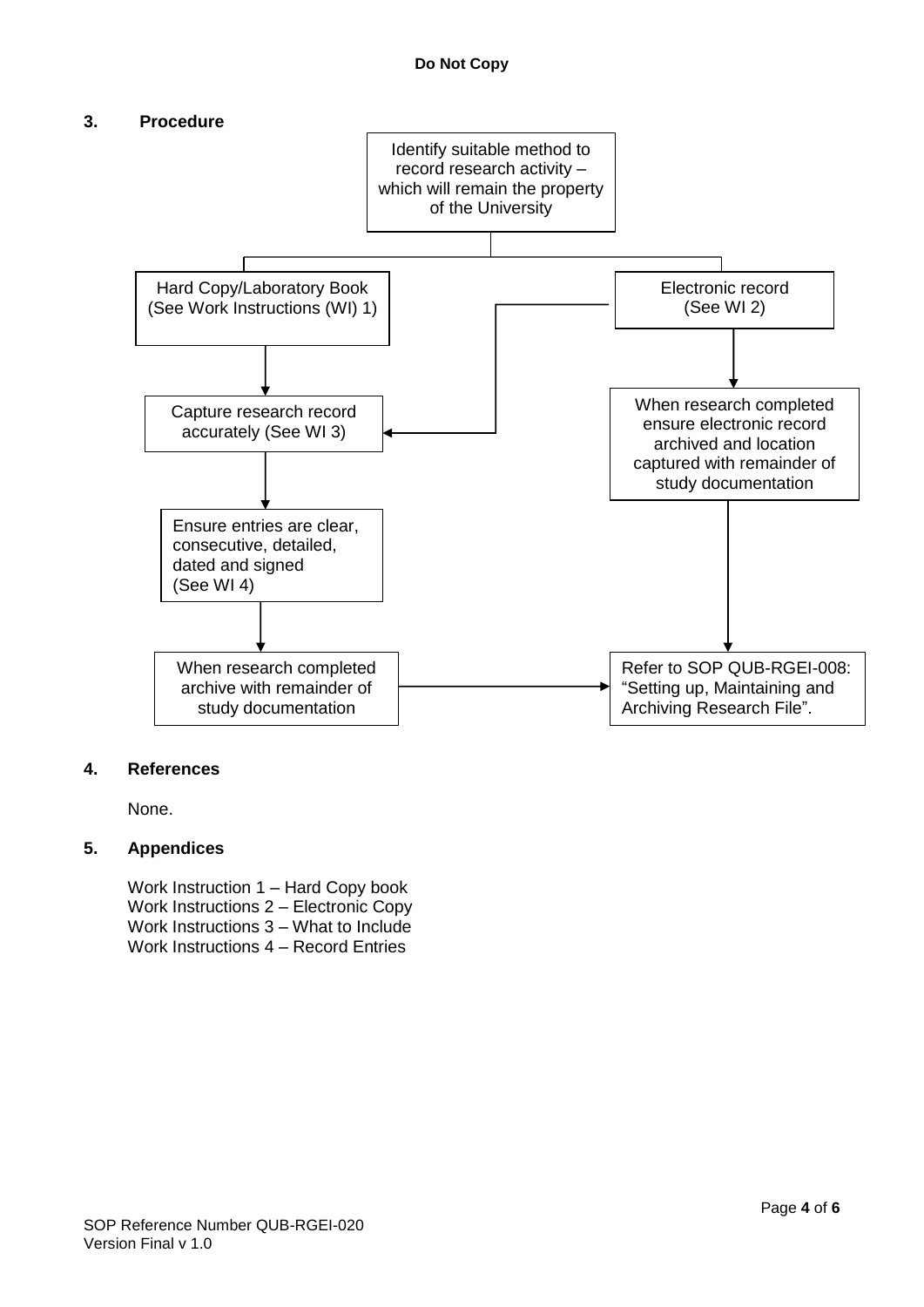# **Work Instructions 1 – Hard Copy book**

- 1. Each hard copy research record/laboratory book should be permanently bound, hardbacked with numbered pages.
- 2. A new research record/laboratory book should be started for each new study.
- 3. The inside cover should be signed and dated by the holder.
- 4. The first pages should be used as an index which can include acronyms, codes, laboratory jargon and trade-names being used.

## **Work Instructions 2 – Electronic Copy**

Until electronic records are accepted by the courts, data should be retained in a manner that can allow the generation of a hard copy for evidence purposes.

- 1. Generate permanent electronic records;
- 2. Back up and write protect electronic data;
- 3. Reference this data in a signed and dated handwritten notebook;
- 4. Store electronic records in a safe repository with a named custodian which is usually the CI;
- 5. Electronic or digital signature software may be employed to enhance the credibility of the electronic records;
- 6. Use hardware or software that prevents the ability to edit original research descriptions;
- 7. Create records that show the development of the research;
- 8. Ensure security to prevent unauthorised access to the system;
- 9. Password protect the system and data;
- 10. Limit system access to authorised personnel.
- 11. Ensure that any transfer of the electronic records is in accordance with legislative requirements such as GDPR, Export Control etc.

#### **Work Instructions 3 – What to include**

Laboratory notebooks must contain enough information so that an independent reviewer, who has the technical knowledge, can understand what has been done. Therefore, it is necessary to record:

- 1. Experiments that have been performed and observations from them.
- 2. The reasons for undertaking new experiments.
- 3. Outline the experimental design, operation conditions and controls.
- 4. Include the materials and methods used such as reagents and apparatus. Any raw data from recording instruments, computer printouts, drawings etc. must be permanently glued or taped into the laboratory book, signed and dated.
- 5. Include all results.
- 6. State the conclusions drawn from the experiment.
- 7. Record, as they arise, details of ideas for future experiments, discussions and suggestions from colleagues in laboratory meetings, collaborators or others. In addition, capture the names of those persons involved in the discussion. This may be particularly important in determining inventor or ownership of any Intellectual Property produced.
- 8. State reasons for not working on a study for any period of time, e.g. because of annual leave, bank holiday, sick leave etc.
- 9. Where laboratory work relates to human participants, there must be no identifiable information recorded/retained in the laboratory books.